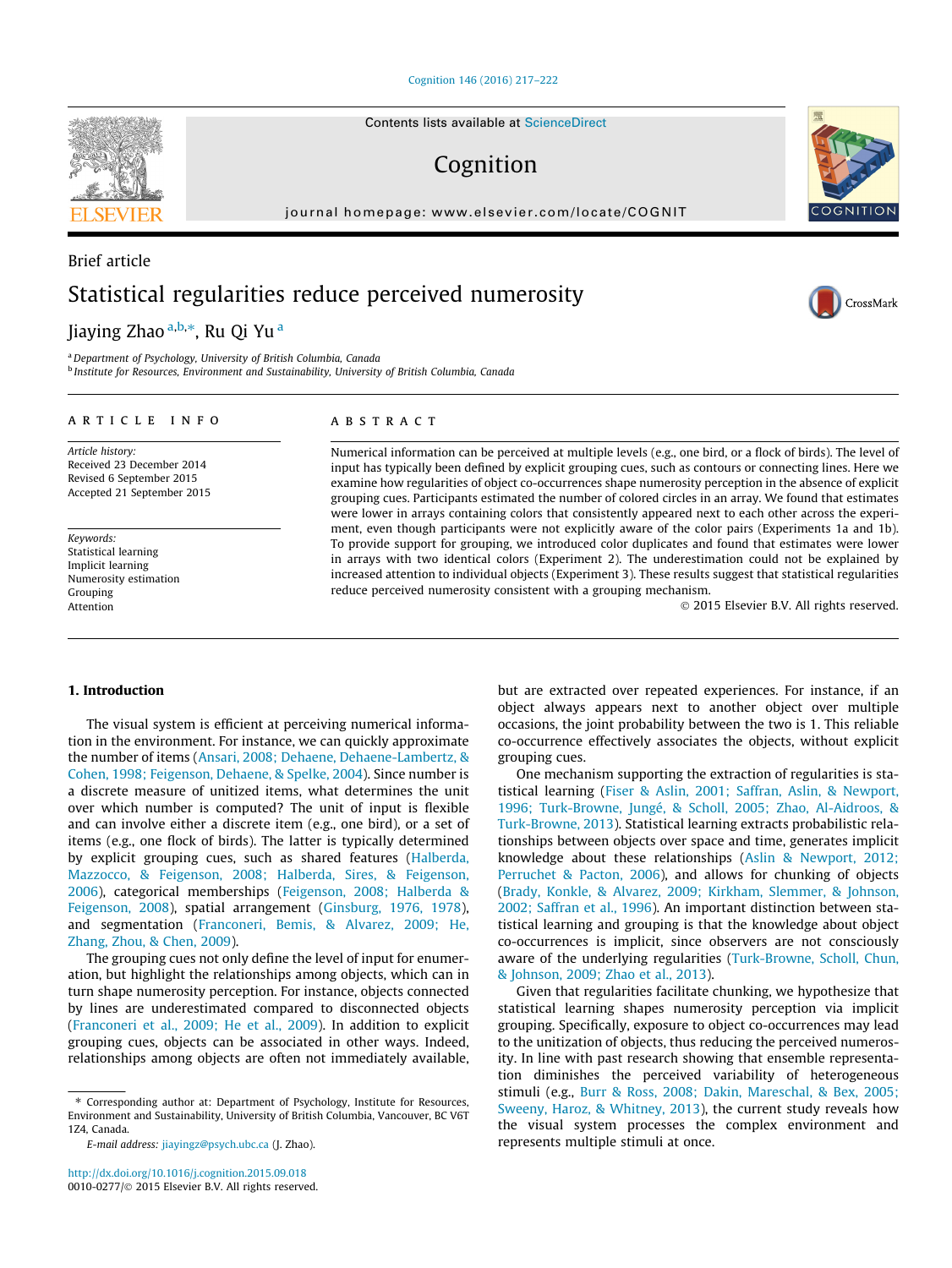To seek evidence for this hypothesis, we conducted three experiments. Participants estimated the number of colored circles in arrays. Unbeknownst to them, the arrays contained color pairs containing two distinct colors (Experiments 1a and 1b). We examined whether the presence of color pairs reduced numerosity estimates. To test the grouping mechanism, we introduced color duplicates containing two identical colors, and examined if the grouping cue reduced numerosity estimates (Experiment 2). Finally, we tested an alternative explanation by introducing color pop-outs, and examined whether attention to individual objects influenced numerosity perception (Experiment 3).

#### 2. Experiment 1a

The experiment aimed to examine whether regularities reduce numerosity estimates via implicit grouping.

#### 2.1. Participants

Eighty undergraduates (58 female, mean age = 20.7 years,  $SD = 2.9$ ,  $N = 40$  in Experiment 1a, and  $N = 40$  in Experiment 1b) from University of British Columbia (UBC) participated for course credit. Participants had normal or corrected-to-normal vision, and provided informed consent. All experiments were approved by UBC Behavioral Research Ethics Board.

### 2.2. Stimuli

Stimuli consisted of ten colored circles (circle diameter subtended  $1.4^{\circ}$ ). The circles were generated from a pool of ten distinct colors (color name =  $R/G/B$  values: red = 255/0/0; green = 0/255/0; blue =  $0/0/255$ ; yellow =  $255/255/0$ ; magenta =  $255/0/255$ ; cyan = 0/255/255; gray = 185/185/185; orange = 255/140/0; brown =  $103/29/0$ ; black =  $0/0/0$ ). Eight circles were randomly assigned for every participant into four 'color pairs'. The remaining two circles were not paired. The single circles ensured that both even and odd numbers were presented in the experiment. The four pairs were grouped into fixed horizontal, vertical, and diagonal configurations ([Fig. 1](#page-2-0)A).

The number of circles in each array ranged from 10 to 20, creating 11 levels of numerosity. An array with 10 circles contained 4 pairs + 2 singles. An array with 11 circles contained 4 pairs + 3 singles (2 singles + 1 single randomly chosen from the 2). An array with 12 circles contained 4 pairs + 2 pairs randomly chosen from the 4 pairs. An array with 13, 14, or 15 circles contained 4 pairs + 2 pairs chosen from the 4 pairs, and 1, 2, or 3 singles, respectively. For 16–20, all pairs were repeated once. In addition, for 17–20, 1, 2, 3, or 4 singles were presented, respectively. Each array was placed on an invisible  $5 \times 5$  grid (subtending  $10.3^\circ \times 10.3^\circ$ ), with the constraint that each pair neighbored at least one other pair or one single circle. This ensured that statistical learning could not solely be determined by spatial segmentation cues other than co-occurrence. Each level of numerosity was repeated 40 times, resulting in 440 trials (order randomized for every participant).

## 2.3. Apparatus

In all experiments, participants seated 50 cm from a computer monitor (refresh rate = 60 Hz). Stimuli were presented using MATLAB (Mathworks) and the Psychophysics Toolbox (<http://psychtoolbox.org>).

#### 2.4. Procedure

Participants were randomly assigned to one of two conditions: structured or random  $(N = 20$  in each). During exposure, participants in both conditions viewed arrays of colored circles and estimated the number of circles in each array. They were told that each array contained 10–20 circles, and entered their estimate by typing one of 11 keys, with each key corresponding to one number  $(' \sim' = 10, '1' = 11, '2' = 12... '9' = 19, '0' = 20)$ . Each array was presented for 500 ms followed by an inter-stimulus interval (ISI) of 500 ms. If the participant responded within the 500 ms presentation time, the next trial appeared after the ISI; otherwise the screen remained blank until response.

In the structured condition, each array contained the pairs and/ or single circles. To ensure incidental encoding of regularities, participants were not informed about the pairs. In the random condition, each array was identical to that in the structured condition, except that after the pairs were placed on the grid, their positions were randomly shuffled [\(Fig. 1A](#page-2-0)). This eliminated the color pairs, but maintained the spatial layout, the number and the density of the circles.

After completing all estimation trials, participants in the structured condition completed a test phase. In each trial, two sets of circles were presented for 1000 ms, one on the left and one on the right side of the screen. Participants pressed a key to indicate whether the left ('1' key) or right ('0' key) set seemed more familiar. One set was a pair, and the other 'foil' set contained one color from the pair and one color from a different pair. The colors in the foil had never appeared in this spatial configuration. Each pair was tested against two foils: The first foil contained one color from the pair, and the second foil contained its other color. Each pair-foil combination was tested twice, creating 16 trials (order randomized). Because all individual colors were equally frequent during exposure and test, participants could only choose the pair as more familiar if they had learned color co-occurrences. There was no test phase in the random condition since no pairs were presented during exposure.

After test, a debriefing session was conducted, where participants were asked if they noticed any colored circles that appeared with one another. For those who responded yes, we further asked them to specify which colors co-occurred.

## 2.5. Results and discussion

During test, the pairs were chosen over foils for 50.9% of the time, which was not reliably above chance  $(50\%)$   $[t(19) = 0.28$ ,  $p = 0.78$ ,  $d = 0.06$ ]. During debriefing, 6 participants reported noticing the pairs, but none correctly reported which two specific colors cooccurred. This suggests that participants had no explicit awareness of the color pairs.

To address how regularities influenced numerosity estimation, we calculated errors by subtracting the objective numerosity from the estimated numerosity. Thus, a negative error means underestimation, a positive error means overestimation, and zero means perfect accuracy. We compared the errors across the 11 numerosity levels between the two conditions [\(Fig. 1B](#page-2-0)). A 2 (condition: structured vs. random; between subjects)  $\times$  11 (numerosity levels; within subjects) mixed-effects ANOVA revealed a main effect of numerosity levels  $[F(10,380) = 199.75, p < .001, \eta_p^2 = .84]$ , with greater underestimation as numerosity levels increased. Imporgreater underestimation as numerosity levels increased. Importantly, there was a main effect of condition  $[F(1,38) = 4.87,$  $p = .03$ ,  $\eta_p^2 = .11$ ], with greater underestimation in the structured<br>condition than in the random condition. Moreover, the interaction condition than in the random condition. Moreover, the interaction was reliable  $[F(10,380) = 3.83, p < .001, \eta_p^2 = .09]$ , with greater underestimation in the structured condition compared to the ranunderestimation in the structured condition compared to the random condition, at higher levels of numerosity than at lower levels.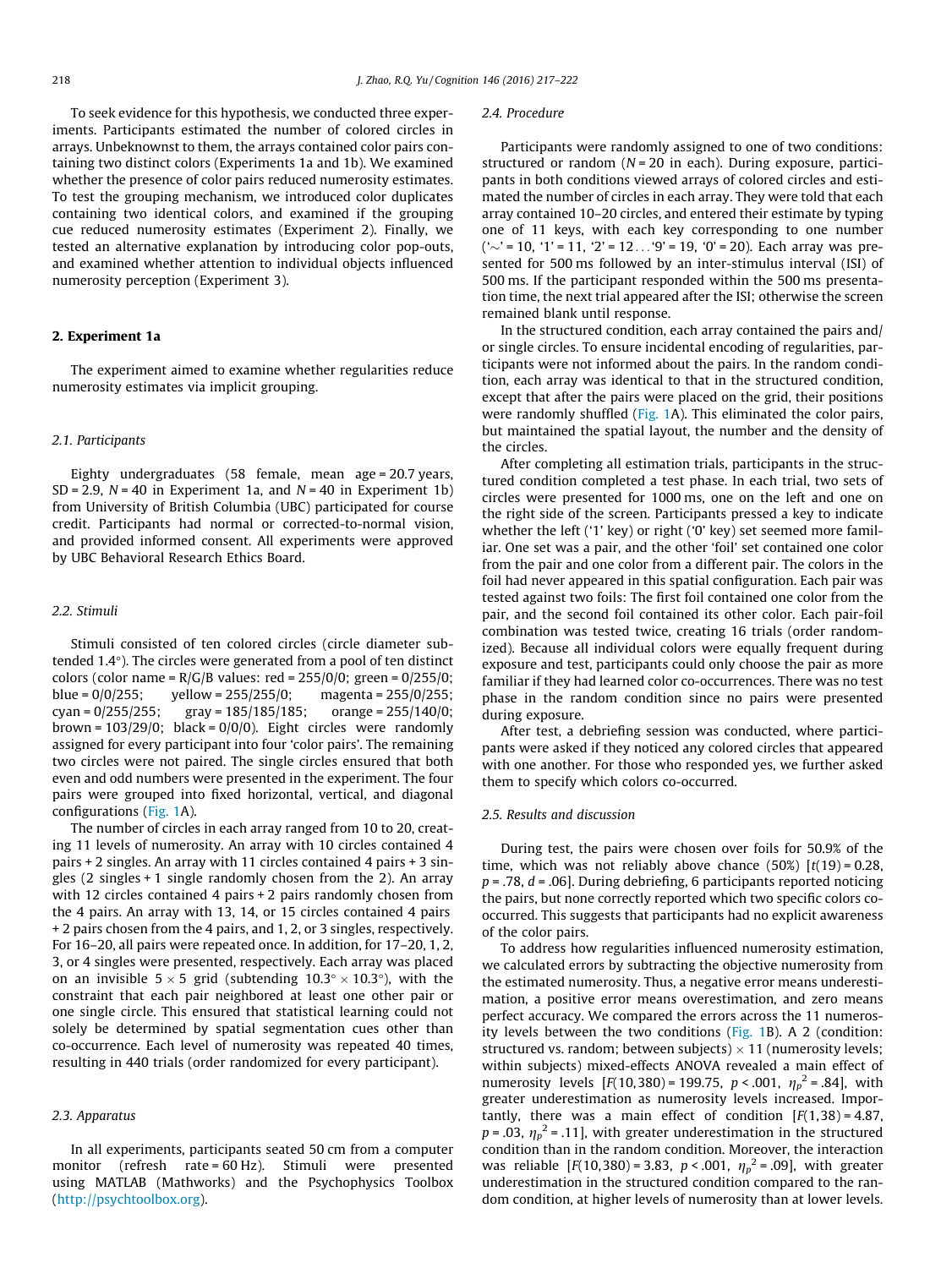<span id="page-2-0"></span>

Fig. 1. Experiment 1a. (A) In the structured condition, four color pairs and two single circles were placed on an invisible  $5 \times 5$  grid to generate an array for a given trial. For each array, the number of circles varied from 10 to 20. In the random condition, the positions of colors were randomly shuffled in the grid, removing the pair structure but maintaining the spatial layout of the array. Participants estimated the number of circles in each array. Three sample trials were shown in each condition. (B) Errors were computed (estimated numerosity – objective numerosity). From a two-way ANOVA (structured vs. random conditions  $\times$  11 levels of numerosity), there was a main effect of condition, suggesting that the underestimation was significantly greater in the structured condition than in the random condition. The interaction was also reliable, suggesting that the difference between the two conditions was greater for higher levels of numerosity than for lower levels. (Error bars reflect ± 1 SEM; <sup>T</sup>p < .1, \*p < .05,  $*$  $p$  < .01).

To identify at which numerosity levels the difference was reliable, the errors were compared between the conditions at every numerosity level (Table 1). The errors were significantly different from numerosity level of 16.

The results suggested that exposure to the color pairs reduced the perceived numerosity, in the absence of explicit awareness of the pairs.

### 3. Experiment 1b

The restricted response range from Experiment 1a could have caused the estimates close to the bounds (10 and 20) to be biased toward the middle of the response range, artificially compressing the distribution of responses. Thus, this experiment used an expanded response range from 5 to 25, while keeping everything else identical to Experiment 1a.<sup>1</sup>

#### 3.1. Results and discussion

During test, the pairs were chosen over foils for 52.5% of the time, which was not reliably above chance  $(50\%)$   $[t(19) = 1.32]$ ,  $p = 0.20$ ,  $d = 0.30$ . Numerosity estimation errors are plotted in Fig. 2. The two-way ANOVA revealed a main effect of numerosity levels  $[F(10,380) = 51.46, p < .001, \eta_p^2 = .58]$ , a marginal effect of condition  $[F(1,38) = 2.99, p = .09, \eta_p^2 = .07]$  and a reliable interaccondition [F(1,38) = 2.99, p = .09,  $\eta_p^2$  = .07], and a reliable interaction [F(10,380) = 8.02, p < .001,  $n_{\rm s}^2$  = .17]. The errors between two tion  $[F(10,380) = 8.02, p < .001, \eta_p^2 = .17]$ . The errors between two conditions became significant from numerosity level of 17 conditions became significant from numerosity level of 17 ([Table 2](#page-3-0)). These results replicated the findings in Experiment 1a using an expanded response range.

## 4. Experiment 2

In Experiment 1a, the color pairs may have served as an implicit grouping cue which caused the underestimation of numerosity. To provide support for this account, we introduced color duplicates (i.e., two identical colors) as a more salient grouping cue.

#### Table 1

Comparisons of estimation errors in the structured vs. the random conditions at each numerosity level using independent-samples t-tests in Experiment 1a.

| Numerosity levels | Structured vs. random conditions        |
|-------------------|-----------------------------------------|
| 10                | $t(38) = 0.16$ , $p = .87$ , $d = 0.05$ |
| 11                | $t(38) = 0.17$ , $p = .87$ , $d = 0.05$ |
| 12                | $t(38) = 0.04$ , $p = .97$ , $d = 0.01$ |
| 13                | $t(38) = 1.00$ , $p = .32$ , $d = 0.32$ |
| 14                | $t(38) = 2.07$ , $p = .04$ , $d = 0.66$ |
| 15                | $t(38) = 1.69$ , $p = .09$ , $d = 0.53$ |
| 16                | $t(38) = 2.59$ , $p = .01$ , $d = 0.82$ |
| 17                | $t(38) = 2.49$ , $p = .02$ , $d = 0.79$ |
| 18                | $t(38) = 2.52$ , $p = .02$ , $d = 0.80$ |
| 19                | $t(38) = 2.87$ , $p < .01$ , $d = 0.91$ |
| 20                | $t(38) = 2.76$ , $p < .01$ , $d = 0.87$ |



Fig. 2. Experiment 1b. Errors were computed (estimated numerosity – objective numerosity) for each level of numerosity. From a two-way ANOVA (structured vs. random conditions  $\times$  11 levels of numerosity), there was a marginal effect of condition, suggesting that the underestimation was marginally greater in the structured condition than in the random condition. The interaction was reliable, suggesting that the difference between the two conditions was greater for higher levels of numerosity than for lower levels. (Error bars reflect  $\pm$  1 SEM;  $\pi p < .1, \pi p < .05, \pi p < .01$ ).

### 4.1. Participants

Forty new undergraduate students (30 female, mean age = 19.5 years, SD = 2.0) from UBC participated for course credit.

 $1$  We thank an anonymous reviewer for suggesting this experiment.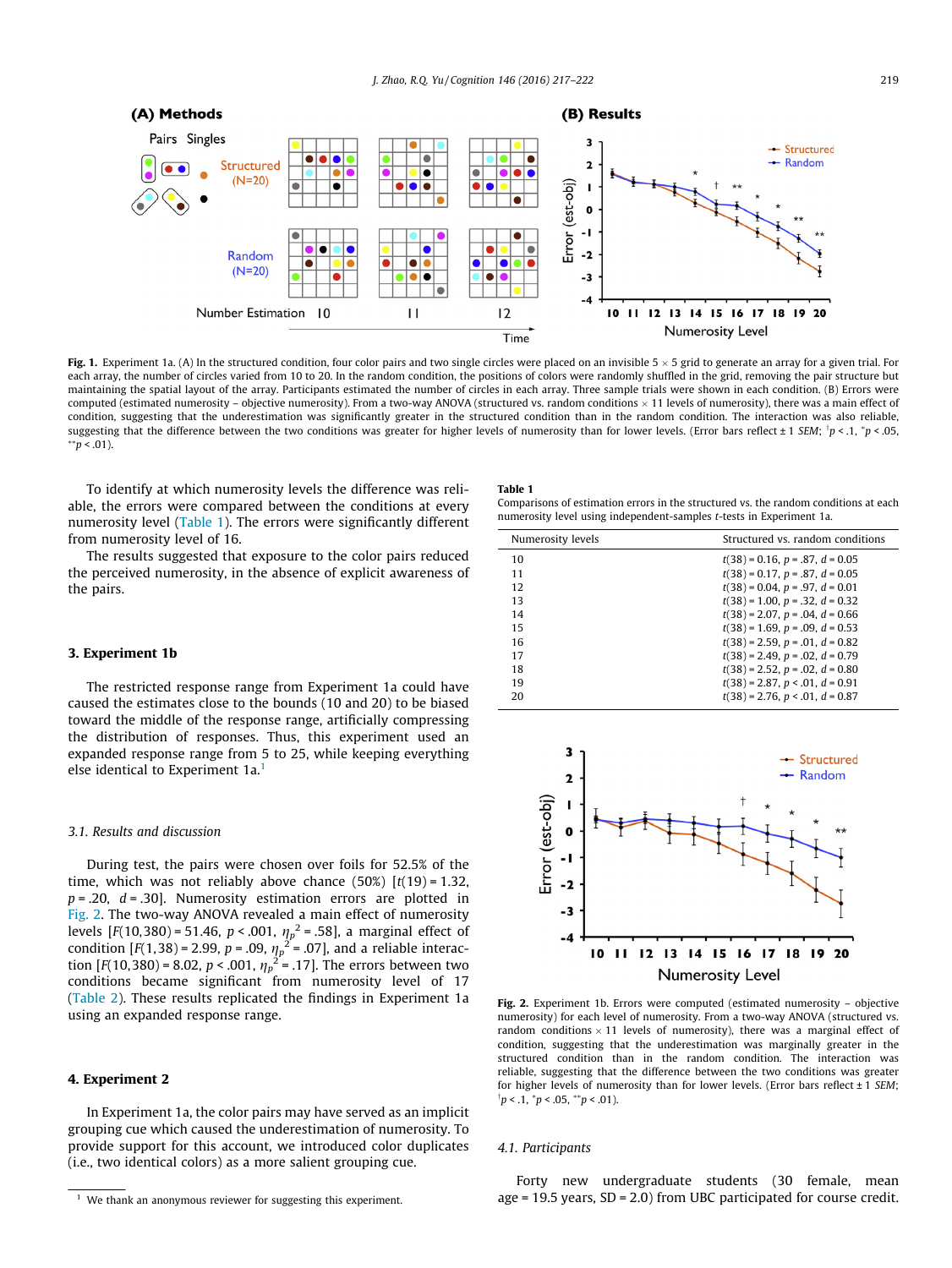#### <span id="page-3-0"></span>Table 2

Comparisons of estimation errors in the structured vs. the random conditions at each numerosity level using independent-samples t-tests in Experiment 1b.

| Numerosity levels | Structured vs. random conditions         |
|-------------------|------------------------------------------|
| 10                | $t(38) = 0.12$ , $p = .91$ , $d = 0.04$  |
| 11                | $t(38) = 0.49$ , $p = .63$ , $d = 0.15$  |
| 12                | $t(38) = 0.18$ , $p = .86$ , $d = 0.06$  |
| 13                | $t(38) = 1.12$ , $p = .27$ , $d = 0.36$  |
| 14                | $t(38) = 0.92$ , $p = 0.36$ , $d = 0.29$ |
| 15                | $t(38) = 1.26$ , $p = .22$ , $d = 0.40$  |
| 16                | $t(38) = 1.98$ , $p = .06$ , $d = 0.62$  |
| 17                | $t(38) = 2.17$ , $p = .04$ , $d = 0.69$  |
| 18                | $t(38) = 2.36$ , $p = .02$ , $d = 0.75$  |
| 19                | $t(38) = 2.66$ , $p = .01$ , $d = 0.84$  |
| 20                | $t(38) = 2.76$ , $p < .01$ , $d = 0.88$  |

#### 4.2. Stimuli

The stimuli were identical to those in Experiment 1a, except one change: Instead of color pairs, color duplicates (e.g., two red circles) were generated, and four sets of duplicates were grouped into fixed horizontal, vertical, and diagonal configurations ([Fig. 3](#page-4-0)A). Each set contained two circles of the same color. The color values for each set and for the two single circles were drawn from the pool of ten distinct colors as in Experiment 1a.

#### 4.3. Procedure

Participants were randomly assigned to either the structured condition or the random condition  $(N = 20$  in each). The exposure phase in the structured condition was identical to that in Experiment 1a, except that sets of color duplicates were presented in each array instead of color pairs. In the random condition, the positions were randomly shuffled as in Experiment 1a, which removed the duplicate set structure, but maintained the spatial layout, the number and the density of the circles [\(Fig. 3A](#page-4-0)). There was no test phase, since statistical learning was not examined.

#### 4.4. Results and discussion

As in Experiment 1a, the errors were derived by subtracting the objective numerosity from the estimated numerosity, and compared across the 11 numerosity levels between the two conditions ([Fig. 3B](#page-4-0)). A 2 (condition: structured vs. random; between sub $jects)$  × 11 (numerosity levels; within subjects) mixed-effects ANOVA revealed a main effect of numerosity levels  $[F(10, 380)]$ = 355.20, p < .001,  $\eta_p^2$  = .90], with greater underestimation as<br>numerosity levels increased. Although there was no main effect numerosity levels increased. Although there was no main effect of condition  $[F(1,38) = 1.26, p = .27, \eta_p^2 = .03]$ , the interaction<br>remained reliable  $[F(10, 380) = 5.32, p < .001, n_c^2 = .12]$  with remained reliable  $[F(10,380) = 5.32, p < .001, \eta_p^2 = .12]$ , with greater underestimation in the structured condition compared to greater underestimation in the structured condition compared to the random condition, at higher levels of numerosity than at lower levels. Moreover, the errors became significant from numerosity level of 18 [\(Table 3](#page-4-0)).

These results suggested that sets of identical colors reduced the perceived numerosity, providing support for the grouping mechanism of color pairs in Experiment 1a.

### 5. Experiment 3

An alternative explanation for the underestimation was that the regularities could draw attention to specific objects in the array, therefore limiting the input over which numerosity was computed ([Zhao et al., 2013\)](#page-5-0). To test this account, we induced attention to individual objects in the arrays and examined whether this produced underestimation.

#### 5.1. Participants

Fifty new undergraduates (36 female, mean age = 20.0 years, SD = 2.7) from UBC participated for course credit.

#### 5.2. Stimuli

The stimuli consisted of the same colored circles as in Experiment 1a, but there was no pairing or grouping of colors in the arrays. As before, the number of circles in each array ranged from 10 to 20. Each numerosity level was repeated 20 times, resulting in 220 trials (order randomized for every participant).

#### 5.3. Procedure

Participants were randomly assigned to one of two conditions: pop-out or uniform ( $N = 25$  in each). In the pop-out condition, most circles in each array were in one color, while two remaining circles were in a different color [\(Fig. 4A](#page-4-0)). The color values were randomly drawn from the pool of ten colors in Experiment 1a. The two distinct circles created a pop-out effect, drawing attention to themselves ([Bacon & Egeth, 1994; Treisman & Gelade, 1980](#page-5-0)). The two color oddballs were randomly positioned in each trial. In the uniform condition, all circles in each array were in the same color.

#### 5.4. Results and discussion

The errors were again derived by subtracting the objective numerosity from the estimated numerosity, and compared across the 11 numerosity levels between the two conditions [\(Fig. 4B](#page-4-0)). Using a 2 (condition: pop-out vs. uniform; between subjects)  $\times$ 11 (numerosity levels; within subjects) mixed-effects ANOVA, we found a main effect of numerosity levels  $[F(10, 480) = 148.18]$ ,  $p < .001$ ,  $\eta_p^2 = .76$ ], suggesting that there was greater underestimation as numerosity levels increased. There was no main effect of tion as numerosity levels increased. There was no main effect of condition  $[F(1,48) = 1.16, p = .28, \eta_p^2 = .02]$ , or interaction  $[F(1,48) = 0.20, p = .99, \eta_p^2 = .004]$  $(10,480) = 0.20, p = .99, \eta_p^2 = .004$ .<br>The results suggested that the

The results suggested that the presence of color pop-outs did not influence numerosity estimation. Thus, this finding was inconsistent with the explanation that directing attention to individual objects in the array resulted in the underestimation of numerosity.

#### 6. General discussion

This study examined how regularities in terms of object cooccurrences shape numerosity perception. Numerosity estimates were reliably lower in arrays containing color pairs than in random arrays (Experiments 1a and 1b), and also lower in arrays containing color duplicates (Experiment 2). When attention was drawn to individual objects in the array using color pop-outs, numerosity estimation was not influenced (Experiment 3). The results suggested that regularities reduced perceived numerosity, which was consistent with a group mechanism, and could not be explained by attention to individual objects.

The underestimation was most pronounced at higher numerosity levels. This could be driven by the fact that each pair was presented twice in each array at levels above 15. From an information theoretic perspective, such repetition of pairs introduces redundancies that make the information more compressible ([Brady et al., 2009\)](#page-5-0). The compressed input may cause underrepresentation of the number of objects, leading underestimation.

Alternatively, the repetition of pairs may alter the unit of input for enumeration. Specifically, exposure to reliable co-occurrences between two objects may result in the unitization of the objects.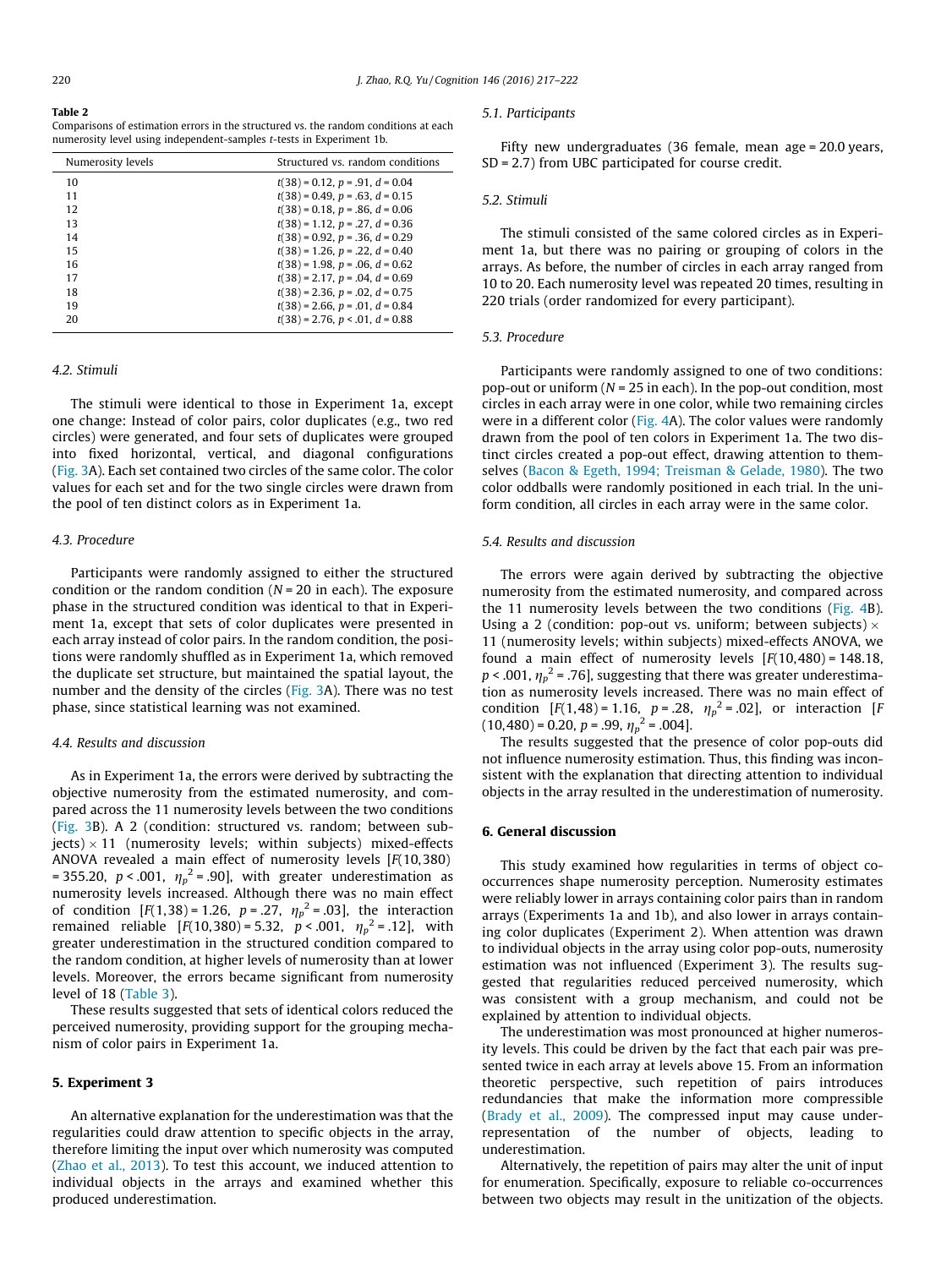<span id="page-4-0"></span>

Fig. 3. Experiment 2. (A) Each array in the structured condition contained four sets of color duplicates (e.g., two red circles) and two singles, whereas the circles in the random condition were shuffled. For each array, the number of circles varied from 10 to 20. Participants in both conditions estimated the number of circles in each array. Three sample trials were shown in each condition. (B) Errors were computed (estimated numerosity – objective numerosity). Although there was no main effect of condition, the interaction remained reliable, suggesting that the difference between the two conditions was greater for higher levels of numerosity than for lower levels. (Error bars reflect ± 1 SEM; <sup>т</sup>р < .1, \*p < .05). (For interpretation of the references to colour in this figure legend, the reader is referred to the web version of this article.)

#### Table 3

| Comparisons of estimation errors in the structured vs. the random conditions at each |  |
|--------------------------------------------------------------------------------------|--|
| numerosity level using independent-samples <i>t</i> -tests in Experiment 2.          |  |

| Numerosity levels | Structured vs. random conditions        |
|-------------------|-----------------------------------------|
| 10                | $t(38) = 1.15$ , $p = .26$ , $d = 0.36$ |
| 11                | $t(38) = 1.02$ , $p = .31$ , $d = 0.32$ |
| 12                | $t(38) = 0.49$ , $p = .63$ , $d = 0.15$ |
| 13                | $t(38) = 0.32$ , $p = .75$ , $d = 0.10$ |
| 14                | $t(38) = 0.45$ , $p = .65$ , $d = 0.14$ |
| 15                | $t(38) = 1.42$ , $p = .16$ , $d = 0.45$ |
| 16                | $t(38) = 1.78$ , $p = .08$ , $d = 0.56$ |
| 17                | $t(38) = 1.78$ , $p = .08$ , $d = 0.56$ |
| 18                | $t(38) = 2.09$ , $p = .04$ , $d = 0.66$ |
| 19                | $t(38) = 2.35$ , $p = .02$ , $d = 0.74$ |
| 20                | $t(38) = 2.29$ , $p = .03$ , $d = 0.72$ |

For instance, an array of 16 circles may be represented either as 16 discrete circles, 8 units of pairs, or a combination of both. Since both types of units were present in the array, perceived numerosity could be a weighted sum of both, and thus the resulting numerosity representation is less than the total numerosity.

A surprising finding in Experiments 1a and 1b was that regularities reduced numerosity estimation during exposure, and yet, learning of the regularities was not expressed at test. In fact, no participant was explicitly aware of the regularities based on debriefing. This finding is consistent with two emerging phenomena: First, statistical learning occurs without conscious intent and generates implicit knowledge about the regularities [\(Brady &](#page-5-0) [Oliva, 2008; Fiser & Aslin, 2001; Kim, Seitz, Feenstra, & Shams,](#page-5-0) [2009; Zhao et al., 2013](#page-5-0)); and second, statistical learning interferes with ensemble perception such as the mean [\(Zhao, Ngo,](#page-5-0) [McKendrick, & Turk-Browne, 2011](#page-5-0)) and the number [\(Zhao,](#page-5-0) [Goldfarb, & Turk-Browne, submitted for publication](#page-5-0)). However, interference cannot explain underestimation because it would produce greater error variability in the estimates, rather than a specific direction in the error. Given the implicit nature of statistical learning, one explanation for the current finding is that the color pairs were detected to some extent during exposure, but this nascent learning was so weak that it was not robustly expressed in the subsequent explicit choice between the pair and the foil. This further highlights a possible dissociation between the online detection of regularities and the long-term retention of regularities in memory.

The current findings are significant in several ways. We found a novel consequence of statistical learning on numerosity perception. Unlike explicit grouping cues, object co-occurrences may serve as a grouping cue that reduces perceived numerosity. Even



Fig. 4. Experiment 3. (A) In the pop-out condition, each array contained two distinct circles which were in a different color from the other circles. In the uniform condition, all circles were the same color. (B) Errors were computed (estimated numerosity – objective numerosity). There was no main effect of condition, or interaction. (Error bars reflect  $\pm$  1 SEM).